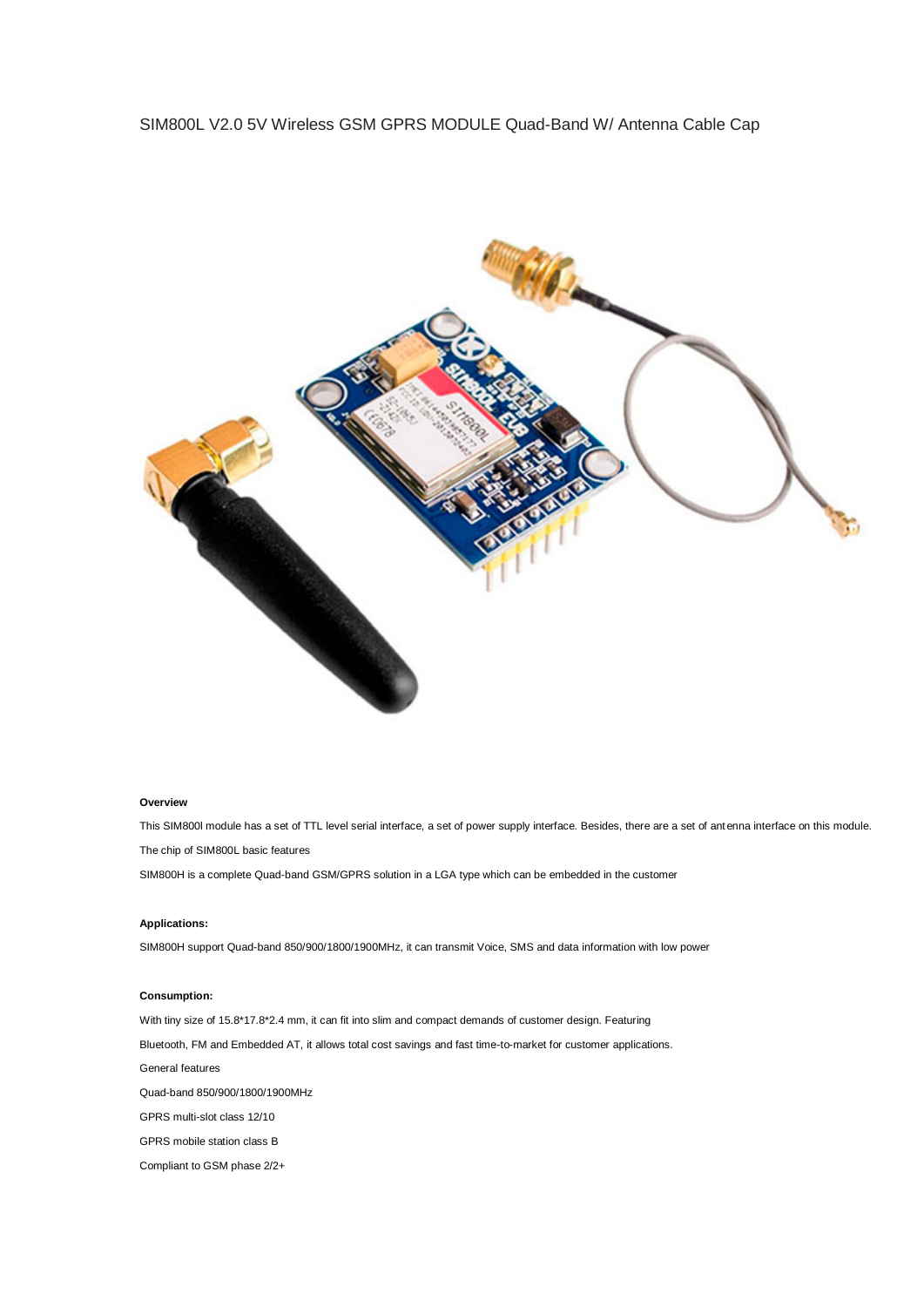- Class 4 (2 W @ 850/900MHz) - Class 1 (1 W @ 1800/1900MHz) Bluetooth: Compliant with 3.0+EDR FM: 76~109MHz worldwide bands with 50 KHz tuning step Dimensions: 15.8\*17.8\*2.4mm Weight: 1.35g [Control via AT commands \(3GPP TS 27.007, 27.005 And SIMCOM enhanced AT Commands\)](https://www.electronicaembajadores.com/es/Productos/Detalle/LCGS004/modulos-electronicos/modulos-gsm/sim800l-v2-0-modulo-gprs-gsm-850-900-1800-1900-mhz) Supply voltage range 3.4 ~ 4.4V Low power consumption Operation temperature:-40 ~85 Specifications for GPRS Data GPRS class 12: Max. 85.6 kbps (downlink/uplink) PBCCH support Coding schemes CS 1, 2, 3, 4 PPP-stack CSD up to 14.4 kbps USSD Non transparent mode Specifications for SMS via GSM/GPRS Point to point MO and MT SMS cell broadcast Text and PDU mode Software features 0710 MUX protocol Embedded TCP/UDP protocol FTP/HTTP MMS E-MAIL DTMF Jamming Detection Audio Record TTS Embedded AT (optional) Specifications for voice Triode - Half rate (HR) - Full rate (FR) - Enhanced Full rate (EFR) AMR - Half rate (HR) - Full rate (FR) Hands-free operation Echo suppression Interfaces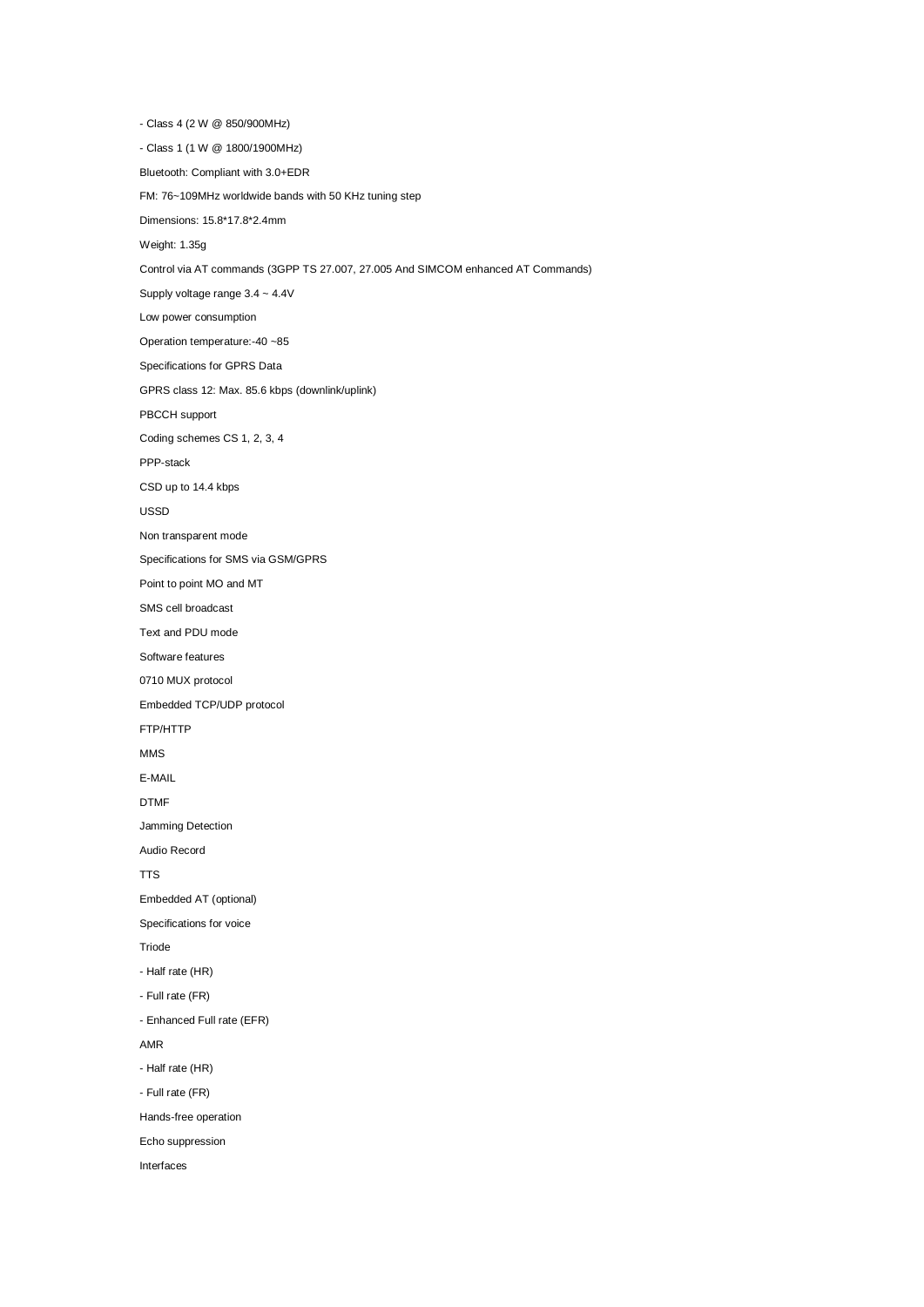88 LGA pads including: Analog audio interface RTC backup Serial interface Interface to external SIM 3V/1.8V GSM Antenna pad FM Antenna pad Bluetooth Antenna pad **Compatibility** AT cellular command interface Certifications (Plan): **CE GCF** FCC ROHS REACH The module Basic features 51 STM32 AVR MCU compatible Prototype expand The frequency is 850/900/ 1800/1900 MHz Power supply range: voltage is 4.6-5.2v; current is 1A or more (the current is very important). Operating temperature range: -40 degrees C to +85 C Communication interface: The TTL level serial interface compatible 2.85/3.3/5v MCU LED: Two led, the Net led and the RING led. Size:27\*39mm SIMCARD: micro SIMCARD holder **The description of pins:** The name of pins Description 5v Power interface Power the module CONNECT TO DC5v GND [VDD TTL UART interface The TTL UART serial interface, you can connect the MCU like 51MCU or ARM or MSP430 directly. The pin of VDD is used to match volta](https://www.electronicaembajadores.com/es/Productos/Detalle/LCGS004/modulos-electronicos/modulos-gsm/sim800l-v2-0-modulo-gprs-gsm-850-900-1800-1900-mhz) SIM\_TXD SIM\_RXD GND if this pin is unused, keep open RST RST the module, if this pin is unused, keep open The name of pins Description 5v Power interface Power the module CONNECT TO DC5v GND VDD TTL UART interface The TTL UART serial interface, you can connect the MCU like 51MCU or ARM or MSP430 directly. The pin of VDD is used to match volta SIM\_TXD SIM\_RXD GND if this pin is unused, keep open